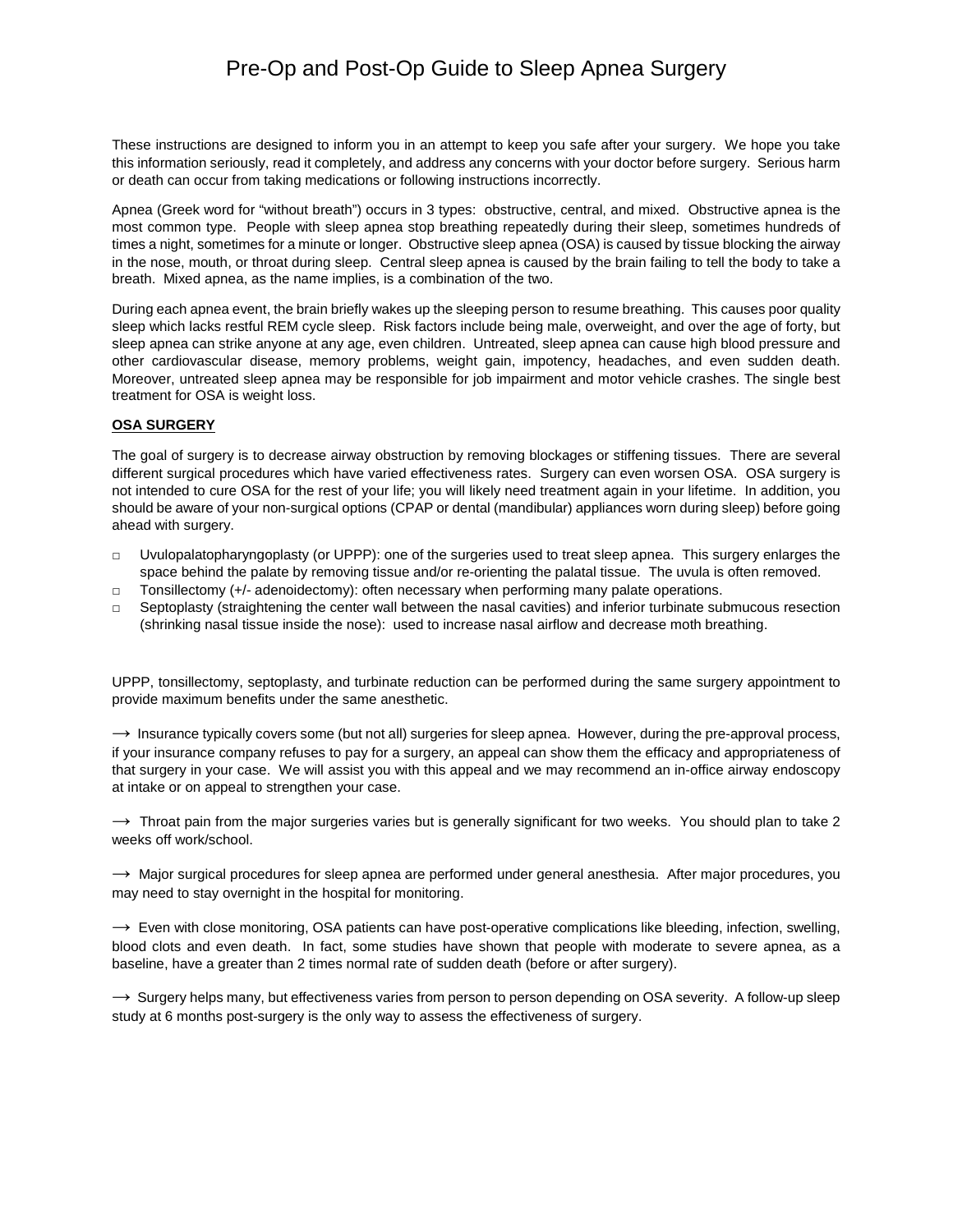## **PRE-OPERATION PRECAUTIONS**

- $\checkmark$  Stop ALL NSAIDS (i.e., aspirin, ibuprofen, Advil, Motrin, Motrin IB, Aleve, etc.), herbal supplements (like gingko biloba, Echinacea, chamomile, glucosamine), high dose vitamin E, omega 3 fish oil for 2 weeks BEFORE your surgery. These may increase the risk of bleeding during or after surgery.
- In most cases, certain NSAIDS (only ibuprofen, Advil, Motrin, Motrin IB, Aleve) can be restarted after surgery and can help with pain management.
- $\checkmark$  The doctor or his staff will review how to use your normal medications.

#### **GENERAL ACTIVITY AFTER PALATE/TONSIL/TONGUE PROCEDURES**

- $\checkmark$  If you are sent home the day of surgery AND live alone, you MUST arrange for someone to take care of you the first 1-2 nights. If you live more than 2 hours from the hospital, book a local hotel room the night of surgery.
- $\checkmark$  You CANNOT drive the day of surgery NOR while you are on narcotic pain medicine. You cannot take a taxi home after same day surgery. If you don't have a ride, your surgery will be cancelled.
- $\checkmark$  Walk around 3 times a day. While in bed and awake, flex your legs and move your feet. This can prevent blood clots forming in the leg veins, a potentially fatal complication of surgery. In general, rest sitting up or reclined and stay as active as you can tolerate after surgery.
- $\checkmark$  No bending, lifting, or vigorous activity for 2 weeks.
- $\checkmark$  If nasal surgery was performed, bloody nasal drainage for several days is normal. You will have bright red blood dripping from the front of your nose for 1 day or so. In most patients, NO nasal packing will be placed.
- $\checkmark$  Use a nasal drip pad (a gauze roll placed under the nose) and change this regularly.
- $\checkmark$  Apply (with fingertip) KY jelly, Aquaphor ointment or any antibiotic ointment around the nostrils at least 3x/day.
- $\checkmark$  Don't blow your nose hard or sneeze with your mouth closed for 1 week.
- $\checkmark$  Start using nasal saline the day of surgery AT LEAST hourly while awake. This cleans out nasal clots/scabs that may be painful to remove after surgery.
- $\checkmark$  Elevate your head when resting and sleep propped up with 2-3 pillows for 1 week.
- $\checkmark$  Place a humidifier within 6 feet of the head of your bed at night and in the room where you spend your daytime hours.

## **CPAP AFTER SURGERY FOR OSA**

 Though you are having surgery to improve your OSA, it will not be improved immediately after surgery. Post-op improvement is expected by post-op month #2 to #3.

## **DIET**

→ Hydration is extremely important after surgery. Patients should drink **100 ounces per day**. Hydration improves pain and speeds recovery.

o If well hydrated, your urine will be light yellow to colorless.

 $\rightarrow$  Food: Don't force yourself to eat. Avoid spicy foods, citrus, or hot temperature foods during the first week. Soft or liquid foods are recommended for the first week after tonsil/palate surgery. Make sure to get enough protein.

- o Holding ice chips in the back of the mount the first 3 days can reduce swelling.
- $\rightarrow$  Don't drink alcohol while recovering and/or while taking narcotic pain medicine.

 $\rightarrow$  In most cases, you may resume your home meds except for any restricted meds or any meds that might cause sedation (including anti-anxiety pills or even anti-histamines). Please review your med list with the doctor prior to surgery.

#### **POTENTIAL COMPLICATIONS**

 $\rightarrow$  Fever: Common 5-7 days after surgery - up to 101.5 °F is common. Fever above 101.5 °F indicates dehydration.

 $\rightarrow$  Activity: Increase slowly, but get up and walk around at least 3 times a day. While in bed and awake, flex your legs and move your feet.

 $\rightarrow$  Travel: No out of town travel until 14 days post-op.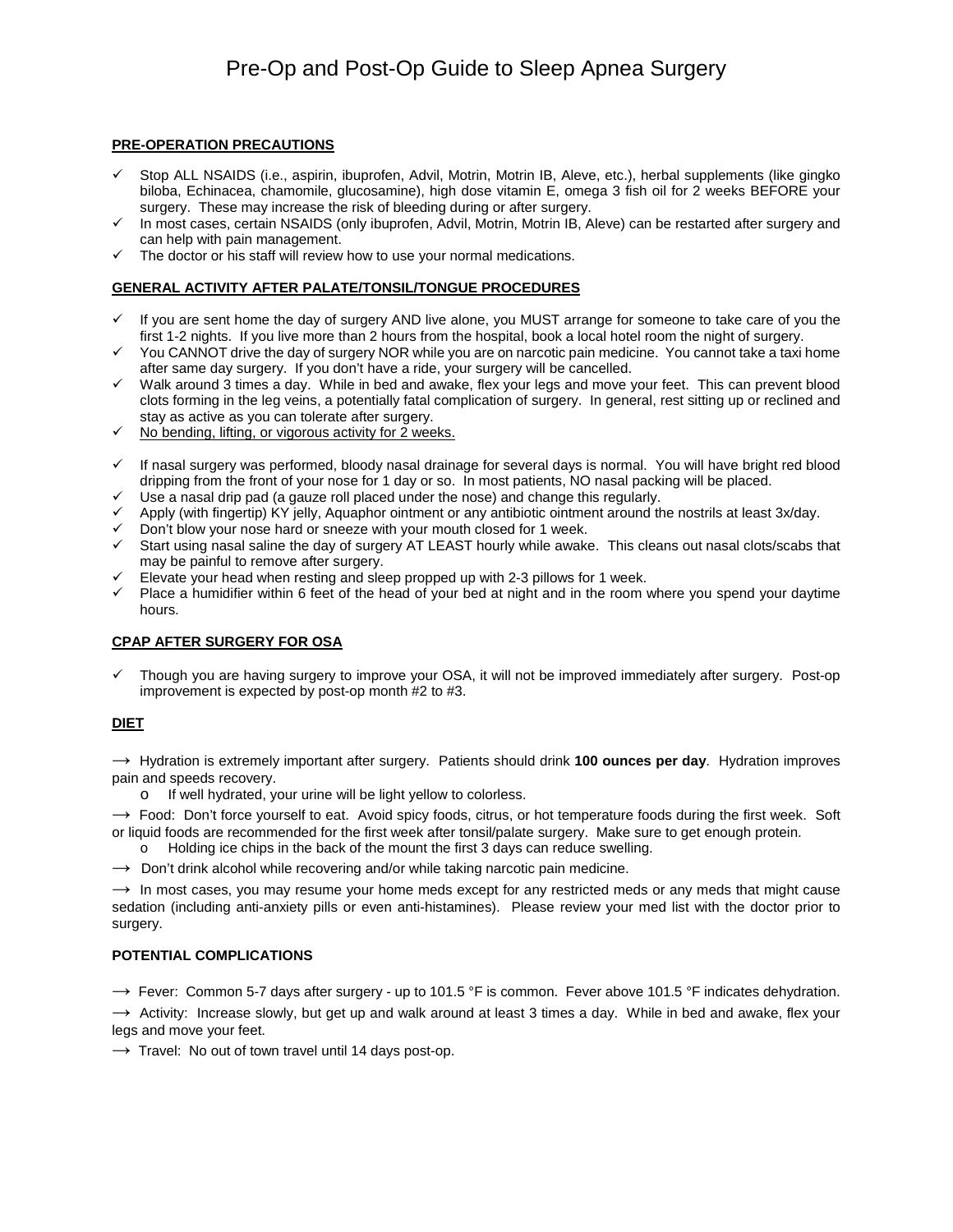$\rightarrow$  Post-op nausea and vomiting is usually related to anesthesia.

 $\rightarrow$  Breathing trouble: Snoring or breathing trouble may still be present after surgery due to swelling in the nose and/or the throat. Snoring should subside when the swelling subsides.

 $\rightarrow$  Scabs: These will form where the tonsils and adenoids were removed. They are thick, white, cause bad breath, and look like an infection. They will fall off between 7-14 days post-op and are swallowed (unwittingly) with food or drink.

 $\rightarrow$  Bleeding: If bleeding occurs, contact my office, go to the Emergency Room, or call 911.

- $\checkmark$  Except for small spots of blood from the nose or in saliva meaningful bright red blood is unusual.
- $\checkmark$  The most common time to have bleeding is between 5 and up to 14 days after surgery. There is a 3% risk of bleeding and a 1% risk of needing cauterization for tonsillar bleeding. If patient vomits up dark "coffee-ground" material, this indicates past hidden bleeding.

#### **POST-OP PAIN**

- Your maximum discomfort will be during the first 1-10 days after surgery. You may have significant pain even out to 14 days.
- You will experience throat pain which can get worse 5 days after surgery and you may experience headaches, nasal pain, referred pain in the ears, etc.
- Keep a notebook to record when and how much medicine was given.
- Take the pain medicine as prescribed. DON'T take more pills than prescribed; it can hurt you or even kill you in some cases. Pain medicine is designed to take away SOME, not ALL, of your pain.

| <b>Instructions</b>                                                                       | <b>Medication</b>              | <b>Adult Dose</b>                                                 | <b>When to Take</b>                                |
|-------------------------------------------------------------------------------------------|--------------------------------|-------------------------------------------------------------------|----------------------------------------------------|
| <b>Primary Pain Medication</b><br>Start after surgery                                     | Acetaminophen<br>(Tylenol)     | 650 mg<br>(If you have liver problems,<br>check with your doctor) | Take every 5 hours                                 |
| If acetaminophen is not<br>helping pain, STOP<br>acetaminophen, and<br>START hydrocodone. | Hydrocodone -<br>Acetaminophen | Read prescription bottle for<br>instructions                      | As needed, every 4-6<br>hours for moderate<br>pain |

- Narcotic pain meds: another source for pain relief post-op
	- o OSA patients are more sensitive to the effects of narcotic pain medicine since these patients already have apnea during sleep, OSA patients on narcotics can have slowing or even increased stopping of breathing during sleep.
- It is possible to take narcotics to the point of slowing or even stopping breathing, BUT your pain is still NOT controlled. Unfortunately, for some patients, reducing post-op pain to an acceptable level is not safe. These patients will have to simply work through the pain without acceptable pain relief.
- Over-the-counter stool softeners (MiraLAX or similar is recommended): start the day before surgery and take daily until narcotics are no longer needed.
	- o Numbing throat sprays, liquid, or lozenges: These usually DO NOT help and can increase the risk of aspiration (taking food or liquid into the windpipe) because they numb your airway-protective reflexes.
	- o Anti-nausea medications may be prescribed and taken if needed.
	- o Oral steroids: Prescribed if swelling is expected. If dexamethasone or prednisone is prescribed, these are usually small tablet(s) that should be given (whole, unbroken) in a spoonful of applesauce or yogurt; crushing makes them very bitter.

## **POST-OP APPOINTMENTS**

• You will be seen at 1-2 weeks after surgery. Make your first appointment before your surgery.